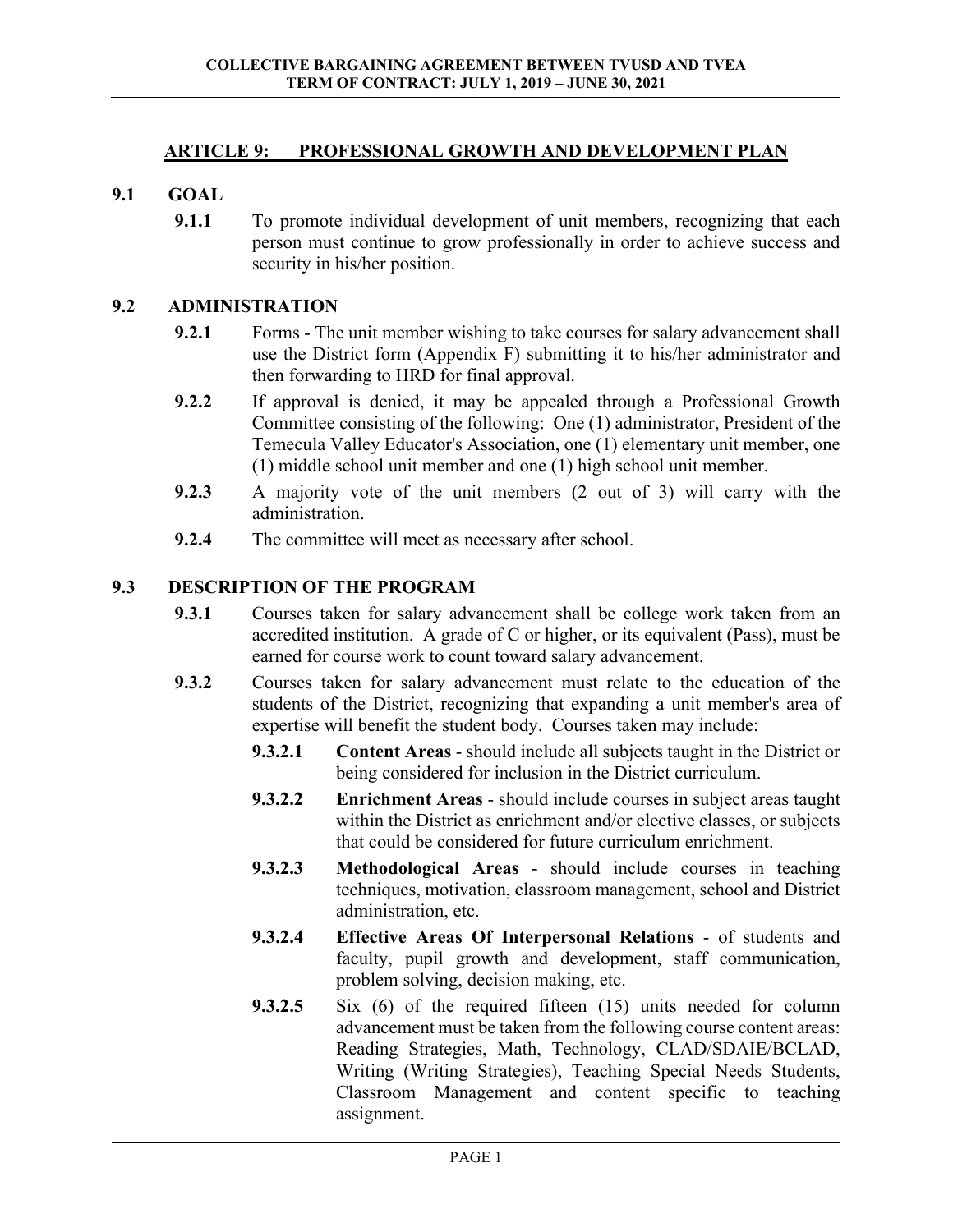- **9.3.3** Prior approval from the site level administrator shall be obtained for all units, which apply to advancement.
- **9.3.4** The official date of eligibility for salary increase shall be the date verified transcripts or official grade reports are received by the Human Resources Development Office. These documents shall determine college course unit verification.

 A certificated employee who qualifies for a salary increase shall be paid the increased salary no later than three (3) pay periods or three (3) months, whichever is longer, after the employee files proper documentation required for the salary increase. Interest will be applied per Ed. Code 45048 if the District does not meet payment timelines.

- **9.3.5** In the event that doubt as to the acceptability of a particular course arises, approval from the Human Resources Development Office should be obtained prior to class enrollment.
- **9.3.6** Employees may, but are not required to, submit a request for approval of an entire program; i.e., a master's program, or a program for a particular credential. The request must list and have approved each course in the program. Any changes in the program courses must be resubmitted for approval to the Human Resources Development Office.

# **9.4 LONGEVITY**

- **9.4.1** Column F of the Certificated Salary Schedule shall include longevity steps for unit members upon completion of fifteen (15), eighteen (18), twenty-one (21), and twenty-four (24) years of full-time teaching. Such members shall be granted longevity increments at the beginning of their sixteen (16), nineteen (19), twenty-two (22), and twenty-five (25) years of credentialed experience and providing they meet the following criteria:
	- **9.4.1.1** A minimum of 50% of years of experience (that is, the completion of eight (8), nine-and-a-half (9.5), eleven (11), and twelve-and-ahalf (12.5) years respectively) shall have been earned in the Temecula Valley Unified School District or its predecessor District: Temecula Union School District or the Elsinore Union High School District.
	- **9.4.1.2** The minimum years of TVUSD service outlined in Section 9.4.1.1 shall not be applicable for Speech and Language Pathologists.
- **9.4.2** Unit members shall complete Longevity form H-1 to receive their longevity step at Step 16, Step 19, Step 22, and Step 25 (when applicable).
	- **9.4.2.1** The District shall send out a reminder notification to all unit members on step/column F13-F22 by March 1<sup>st</sup> each school year. The purpose of the notification is to inform unit members of their potential eligibility for longevity. This notification will include the member's hire date and the criteria necessary to qualify and apply for longevity as listed in Section 9.4.2.